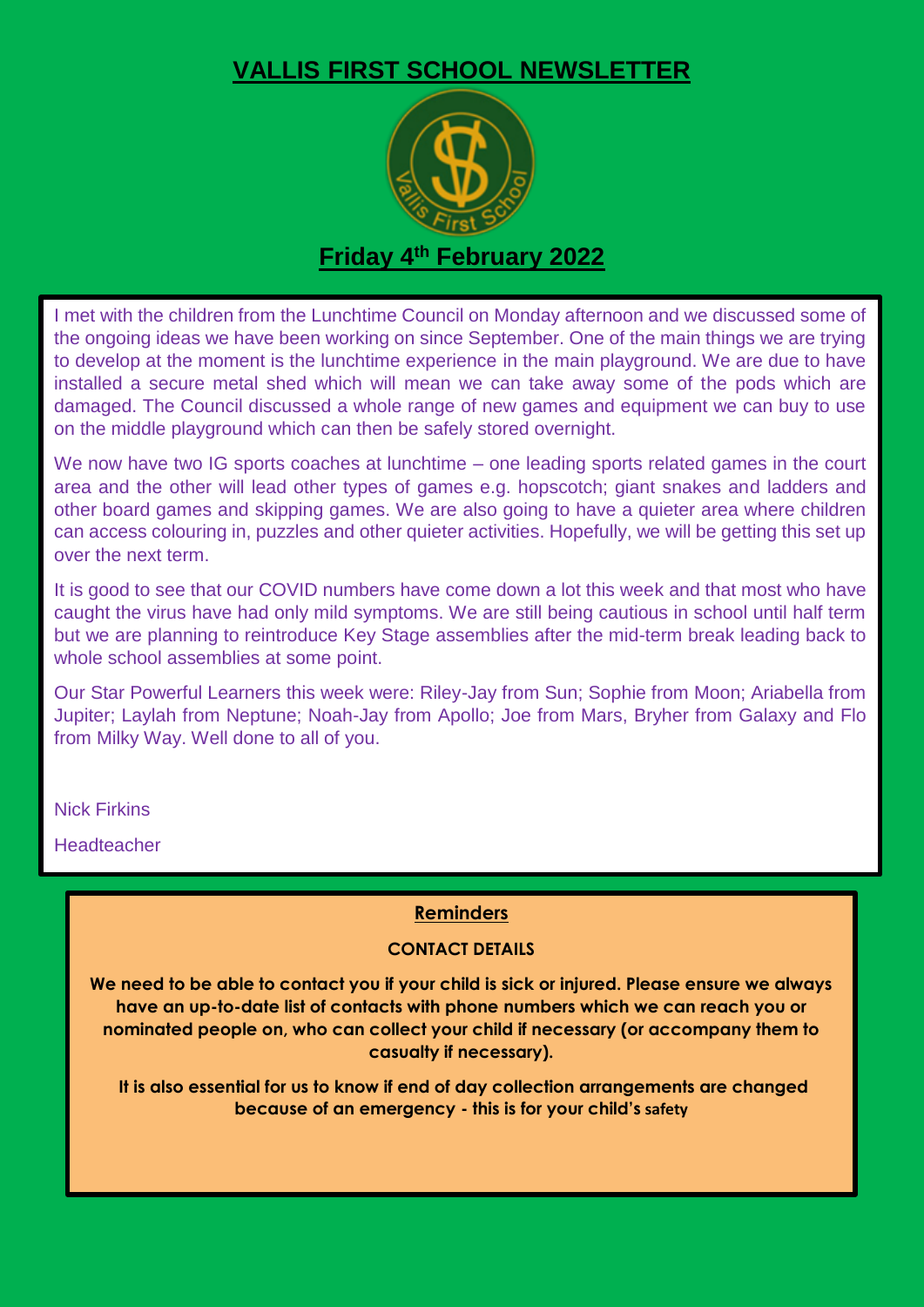### Dates for your Diary

- Friday 18th February Last day of half term finishing at 3pm
- Monday 28th February Back to school
- Friday 8th April last day before Easter Holidays finishing at 3pm

- Monday 25th April INSET DAY
- Tuesday 26th April Back to school

| <b>Parent Contacts for Severe Weather Closure of the School</b> |                              |              |
|-----------------------------------------------------------------|------------------------------|--------------|
| <b>Kirsty Chapman</b>                                           | <b>Parent contact – FS</b>   | 07919 096293 |
| <b>Jeff Evans</b>                                               | <b>Parent contact – Yr 1</b> | 07522 030600 |
| <b>Finola Bevan</b>                                             | <b>Parent contact – Yr 2</b> | 07813 633656 |
| <b>Claire Beale</b>                                             | <b>Parent contact – Yr 3</b> | 07870 795786 |
| <b>Helen Loughlin</b>                                           | <b>Parent contact – Yr 4</b> | 07740 463973 |

**Should there be a school closure due to severe weather, please call (after 7.30am) the parents' link mobile telephone number for your child's/ren year group to confirm the closure. It will also be announced on the VSA Facebook page.**